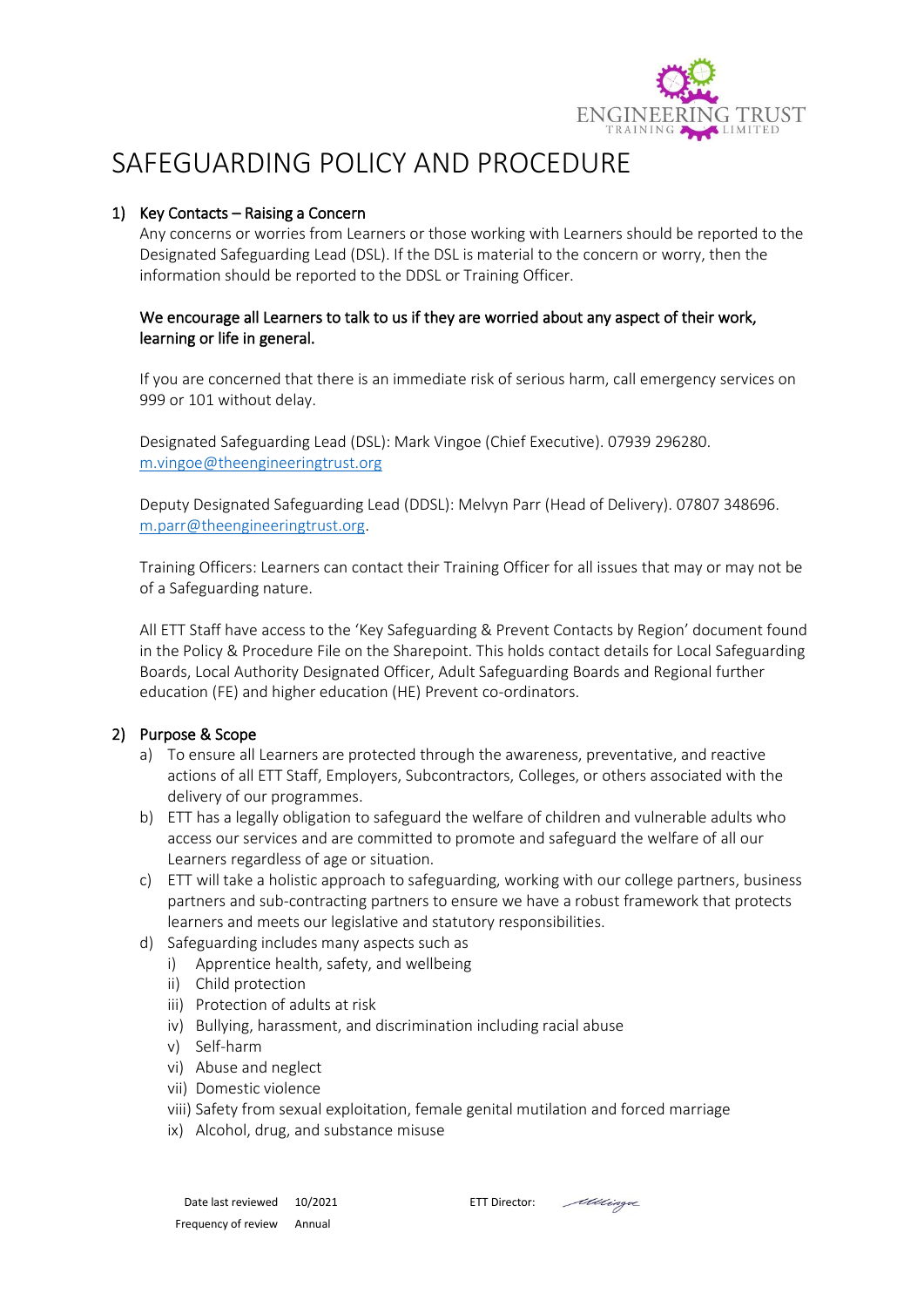

- x) E-safety including all aspects of electronic communication
- xi) Financial exploitation
- xii) Protecting people from radicalisation and extremism
- e) This policy covers all apprentices regardless of location and covers all aspects of our apprenticeship programmes.
- f) Safeguarding is the responsibility of all ETT staff and they must take steps to understand their role in implanting this policy and procedure across all aspects of provision.
- g) The monitoring of IT usage is set out in our Information Technology Policy and our IT Systems Acceptable Use Policy & Procedure.

## 3) Procedure

- a) This policy and procedure details how ETT Staff, Employers, Subcontractors, Colleges, or others associated with the delivery of our programmes can report concerns, suspicions, and allegations of harm.
- b) Action must be taken wherever there is concern. Recognise and Respond.
- c) Safeguarding & wellbeing will be embedded throughout the curriculum, company training plan and assessor visits.
- d) A disclosure is when a person tells you that something has happened. Do not promise confidentiality and report as soon as possible to the DSL.
- e) A concern is when you, or someone working with the Learner, feels or identifies that something is not right but have not been told anything specific.
- f) Do not investigate any allegation that has been disclosed to you or any concerns that you might have.
- g) In all cases, report the disclosure or concern to the DSL immediately. The DSL, together with you, will investigate, seek advice and /or report the concern formally and seek further advice and support from third party agencies.
- h) Disclosures and concerns are to be reported to the DSL initially by phone then in writing using a 'Raising Concerns Form'.
- i) The DSL will work to gain the best possible outcome for the Learner and uphold the purpose, scope and principles set out in this Policy.
- j) If the DSL is material to the disclosure or concern, then report to the DDSL.

## 4) Principles

- a) Provide a physical and emotional environment that is healthy, safe, and secure, in which learners can achieve.
- b) Raise awareness of issues relating to Health and Safety within our organisation and within our partner organisations.
- c) Promote personal health, well-being, safety and safety online consistently throughout the learner's programme.
- d) Proactively protect learners at/from risk of abuse, neglect or radicalisation.
- e) Proactively raise awareness of Prevent to stop people from being drawn into terrorism, radicalisation, and extremism (more detail in the ETT Prevent Policy and Procedure)
- f) Everyone is treated with respect and courtesy by ETT Staff, Employers, Subcontractors, Colleges, and fellow apprentices, free from harassment or discrimination.
- g) Provide confidential information, advice, and guidance on a range of issues that a learner may face. Support learners and direct them to external agencies if specialist support is required.
- h) Provide ETT Staff with training and follow good safeguarding practices.

#### 5) Learners

a) ETT will work with Learners to equip them with the knowledge needed to safeguard themselves and each other, including risks posed at work, online or by peer-on-peer abuse.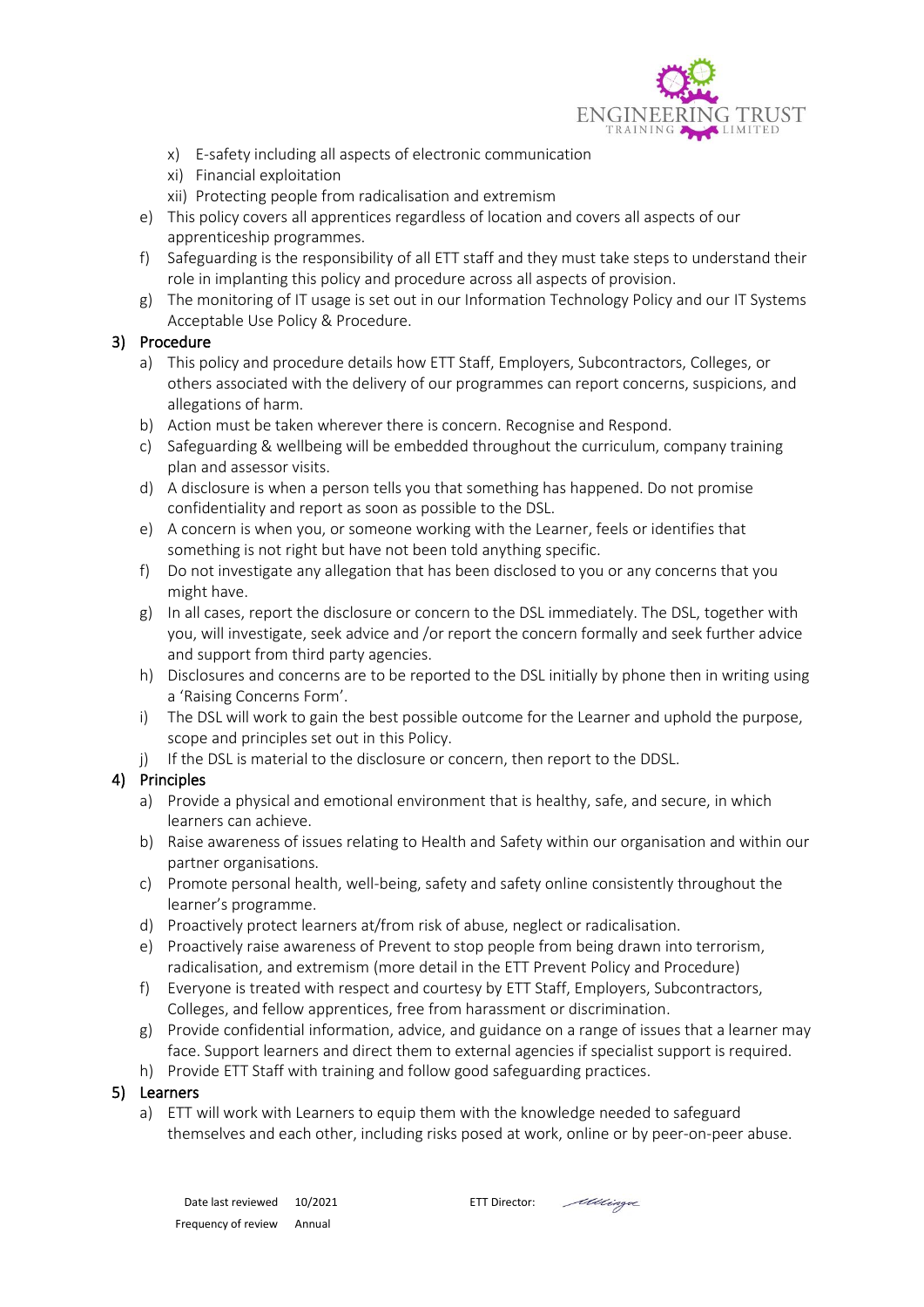

- b) ETT will make Learners aware of the Safeguarding support they have from ETT as their Training Provider, within their business as an employee and within the colleges they attend as part of their programme.
- c) ETT will work with Learners regarding issues relating to their Health and Safety and regularly monitor students' perception of their safety.
- d) ETT will work with Learners to identify any issues that they face.
- e) ETT will give Learners the platform to comment or feedback about their programme, their work or their personal lives at regular intervals.
- f) ETT will protect students from radicalisation and forms of extremism leading to terrorism by:
	- i) being vigilant for the signs of radicalisation and encouraging them to have the confidence to report their concerns to their line manager or Training Officer.
	- ii) encouraging free and open debate but challenging extreme views and promoting the belief equality of opportunity and the celebration of diversity.

#### 6) Staff Recruitment

- a) ETT complies with best practice in the recruitment and training of its staff, in line with legislative requirements.
- b) All staff undergo the appropriate pre-employment checks including DBS checks for their role and undertake mandatory safeguarding training appropriate to their role.
- c) Staff understand the principles of safe working practices and how to avoid situations that compromise themselves or Learners.

## 7) Whistleblowing

- a) If a staff member has a concern about another staff member, then they will refer this to the DSL. If the concern relates to the DSL, then this referral will be to the DDSL or a Trustee.
- b) Staff are encouraged to raise concerns about poor or unsafe practice and potential failures both within ETT, our partner businesses, our partner colleges, or sub-contractors.
- c) ETT encourages whistleblowing staff should feel empowered to raise concerns without the risk or reprisal.
- d) If a staff member feels unable to raise a concern or feels that their genuine concerns are not being addressed, they are encouraged to raise it with an appropriate agency e.g. Ofsted or The Local Safeguarding Children Board.

## 8) ETT Staff

- a) Staff promote all aspects of Safeguarding to Learners, so they know how to access support and advice.
- b) Staff are aware of, and alert to, signs and symptoms of abuse and know to whom they should report any concerns or suspicions.
- c) Staff can recognise when a Learner is not achieving their developmental potential, or when their physical or mental health is impaired.
- d) Staff can recognise when a Learner is displaying risky or harmful behaviour or is being neglected or abused.
- e) Staff are able to recognise when a reported incident may be a Safeguarding concern.
- f) Staff do refer concerns, even if in doubt, to the DSL who will refer to the appropriate authorities in order to adopt a multi-agency approach to any concern.
- g) Staff do, if concerned about the welfare of a Learner, always act in the best interests of that individual.
- h) Staff are aware of each area's Local Safeguarding Children Board (LSCB) and understand the referral process and where advice can be should found.

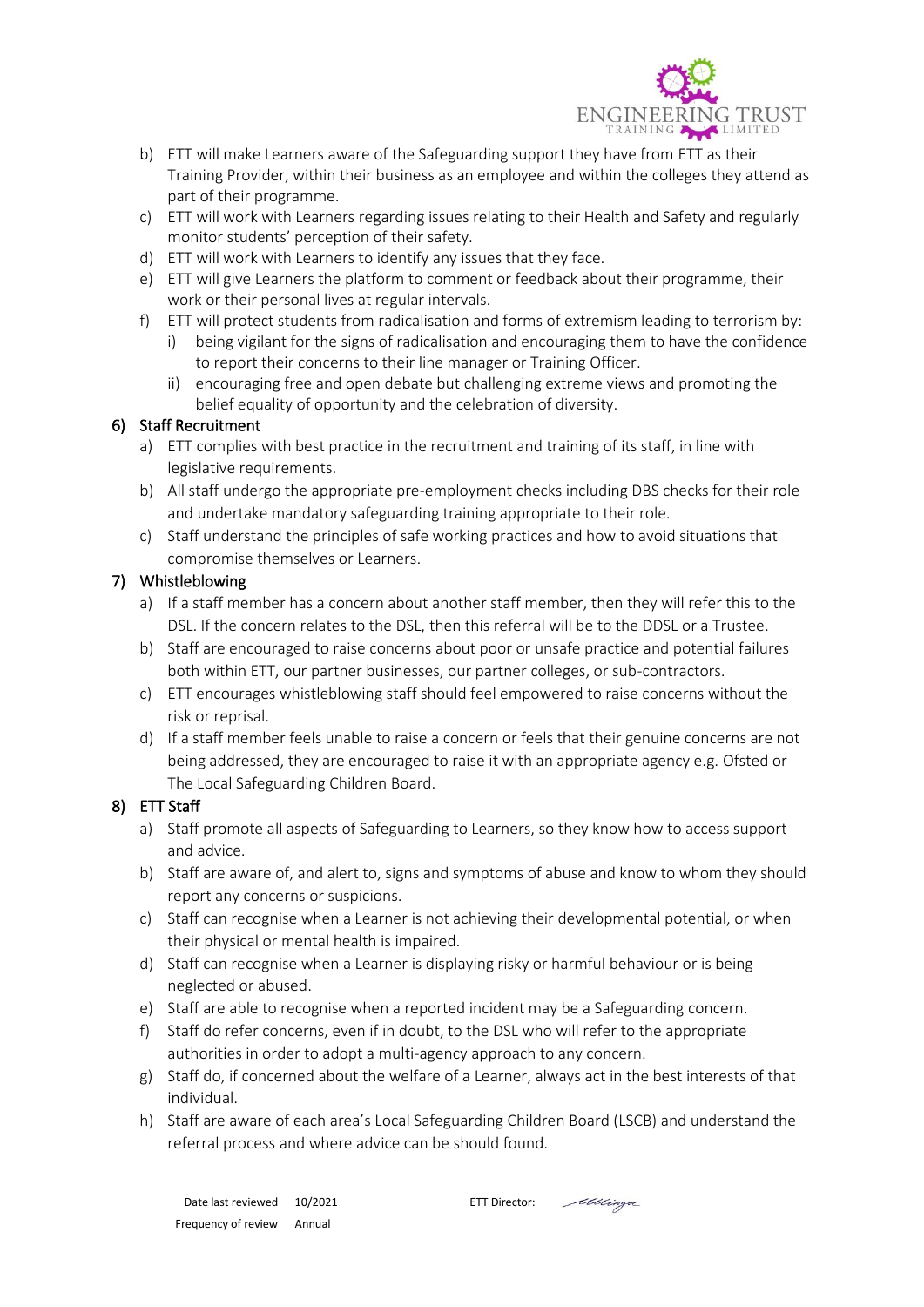

## 9) Individual responsibilities

- a) All staff, colleges, businesses, and sub-contractors
	- i) Contribute to creating a safe learning for all
	- ii) Are aware of this safeguarding policy and procedure; they recognise, respond and report any concerns that may be raised about the safety and welfare of a Learner.
- b) HQ Staff
	- i) Basic safeguarding knowledge with the ability to identify if an issue should be escalated to the DSL.
- c) Training Officers
	- i) Ensure that the learning environment is safe and that Safeguarding is embedded within the programme, the workplace and any other training environment.
	- ii) Respond to Safeguarding concerns and keep accurate notes. Escalate any concerns to the DSL.
	- iii) Work with the DSL to respond to Safeguarding concerns within the agreed timescales, carrying out assessments to determine the level of risk.
- d) Head of Delivery & Engagement (DDSL)
	- i) Have a responsibility at an operational level within the organisation, ensuring TO's are supported and directed in their duties.
	- ii) Report any concerns to the DSL
	- iii) Oversees the provision of resources and training for all staff.
	- iv) Ensures that sound arrangements for Safeguarding are in place across all partner colleges, partner businesses and sub-contractors.
- e) Chief Executive (DSL)
	- i) Main contact for outside agencies and the most senior 'go to' person in the organisation.
	- ii) Responsible for ensuring Safeguarding policy and procedure is robust and executed across the organisation.
	- iii) Reports to the Trustees regarding any issues of Safeguarding.
	- iv) Steers developments; monitors and reports on compliance and impact.
- f) Trustees
	- i) Oversee the Safeguarding provision at ETT.
	- ii) Trustee Nominated Safeguarding Lead point of contact for all.
	- iii) Provide challenge to the DSL to improve quality of provision.

# **10)** Promotion, Engagement & Training

- a) This Policy is published on the ETT website.
- b) Staff receive regular training in relation to this policy.
- c) Safeguarding (including this policy) is included within the training programme of every learner.
- d) Promoted periodically at reviews with apprentices to check knowledge and understanding of the policy and its contents.

## 11) Prevent

a) See ETT Prevent Policy & Procedure (below).

# 12) Sub-contractors

a) ETT will ensure that any contractor has relevant and sufficient policy and procedure in place in relation to Safeguarding.

# 13) Other Agencies

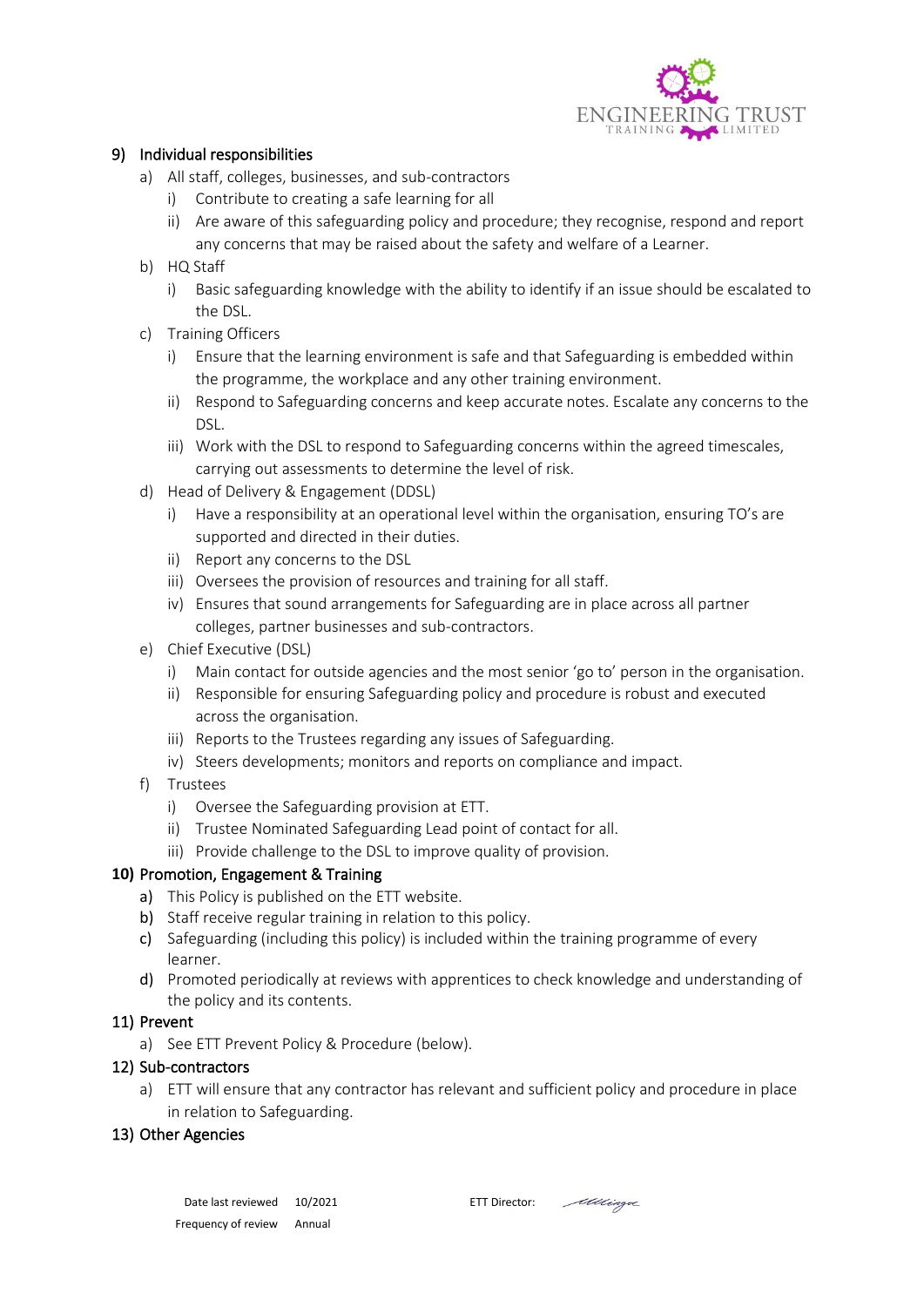

- i) ETT will work together with the Local Safeguarding Board and other relevant agencies.
- ii) ETT will refer to appropriate agencies e.g. the Police, Social Services or Local Safeguarding Children Board, Local Authority Designated Officer as necessary.
- iii) ETT will inform the Education and Skills Funding Agency and Ofsted if the organisation becomes subject of a Safeguarding enquiry.

Mingo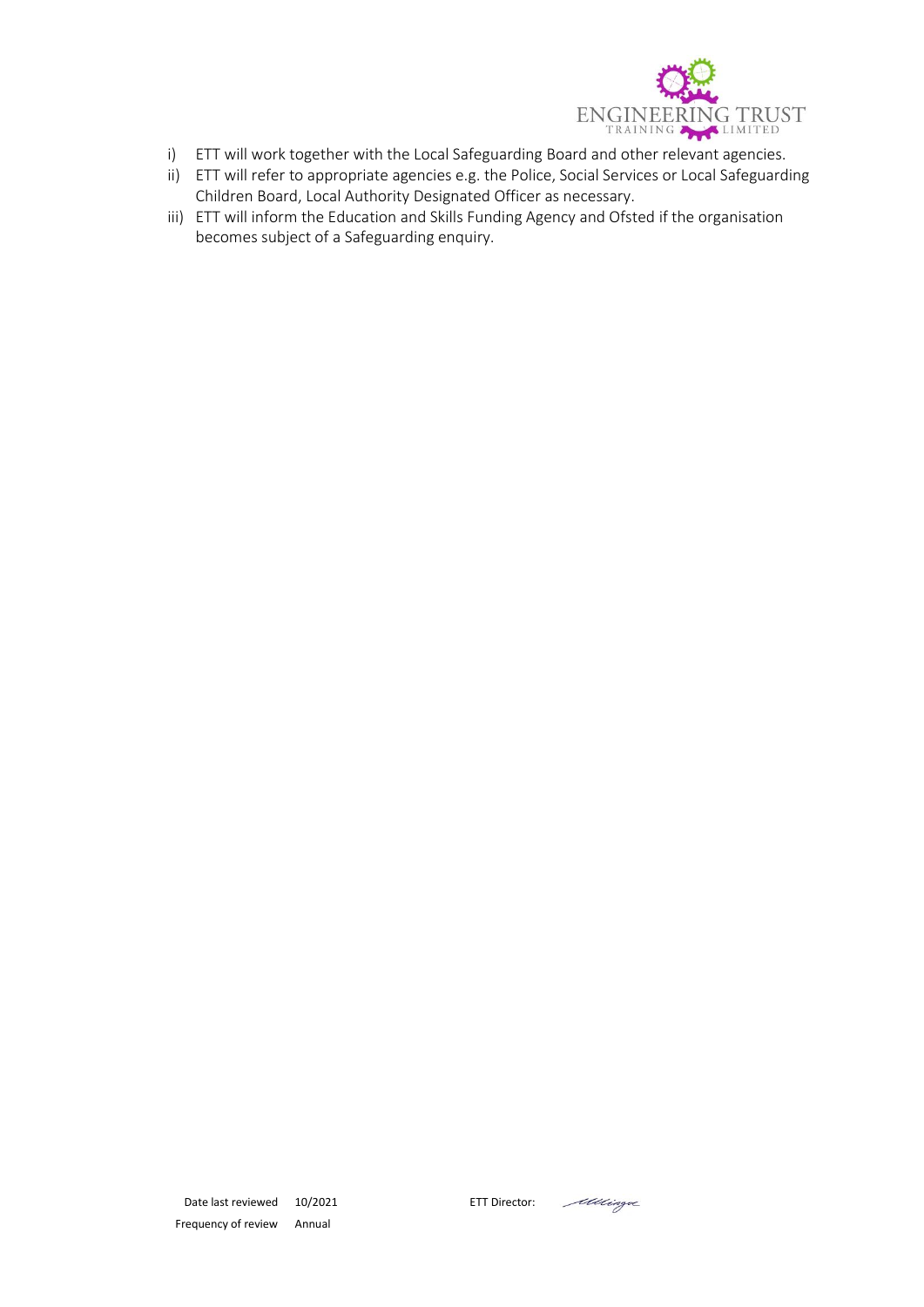

# PREVENT POLICY & PROCEDURE

## 1) Key Contacts – Raising a Concern

Any concerns or worries from Learners or those working with Learners should be reported to the Prevent Lead. If the Prevent Lead is material to the concern or worry, then the information should be reported to the alternative contact or Training Officer.

## We encourage all Learners to talk to us if they are worried about any aspect of their work, learning or life in general.

If you are concerned that there is an immediate risk of serious harm, call emergency services on 999 or 101 without delay.

Prevent Lead & Designated Safeguarding Lead (DSL): Mark Vingoe (Chief Executive). 07939 296280[. m.vingoe@theengineeringtrust.org](mailto:m.vingoe@theengineeringtrust.org)

Deputy Prevent Lead & Deputy Designated Safeguarding Lead (DDSL): Melvyn Parr (Head of Delivery). 07807 348696. [m.parr@theengineeringtrust.org.](mailto:m.parr@theengineeringtrust.org)

Training Officers: Learners can contact their Training Officer for all issues that may or may not be of a Safeguarding or Prevent nature.

**DfE's Counter Extremism Division investigates extremism concerns and allegations related to adults working in or connected to the education sector (from early years to HE). Log any concerns directly or speak to the regional Coordinator for the South East. <https://report-extremism.education.gov.uk/>**

**Contact: Alamgir Sheriyar Email: alamgir.sheriyar@education.gov.uk Telephone: 07468 714 372**

## 2) Purpose

Engineering Trust Training (ETT) aims to create and maintain a safe, healthy, and supportive learning and working environment for our Learners and staff. We recognise that extremism and exposure to extremist materials and influences can lead to poor outcomes for apprentices. We further recognise that if we fail to challenge extremist views we are failing to protect our apprentices from potential harm. As such, the Prevent agenda, will be addressed as a safeguarding concern.

## 3) Definitions

- a) Ideology  $-$  a set of beliefs.
- b) Radicalisation the process by which a person comes to support terrorism and forms of extremism that may lead to terrorism.
- c) Safeguarding the process of protecting vulnerable people, whether from crime, other forms of abuse or from being drawn into terrorism-related activity.
- d) Terrorism an action that endangers or causes serious violence, damage or disruption and is intended to influence the government or to intimidate the public and is made with the intention of advancing a political, religious or ideological.

Mingoe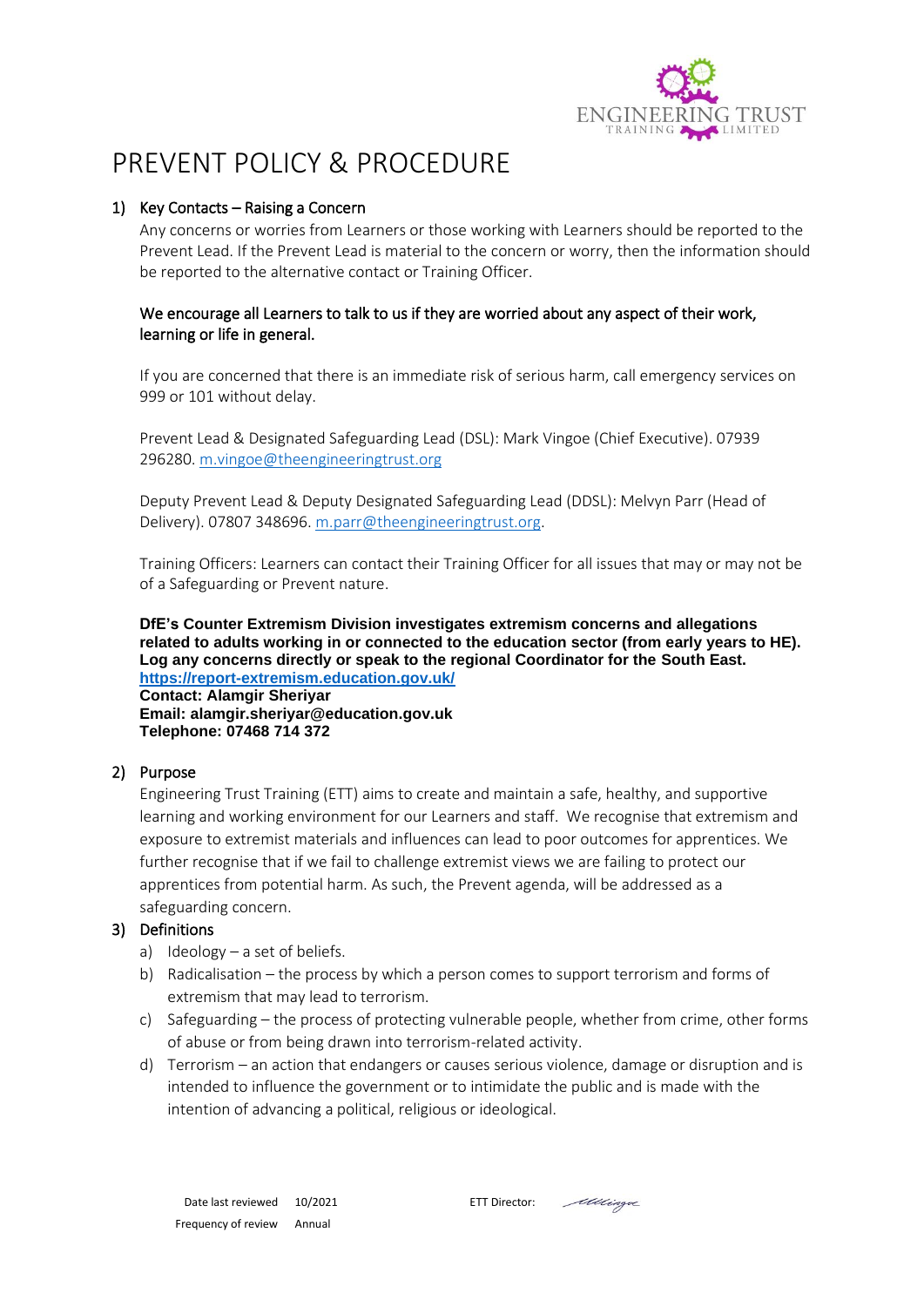

- e) Vulnerability describes factors and characteristics associated with being susceptible to radicalisation.
- f) Extremism vocal or active opposition to fundamental British Values, including democracy, the rule of law, Individual and mutual respect and tolerance of different faiths and beliefs.
- g) British Values are detailed within the Prevent Duty and include democracy, the rule of law, Individual and mutual respect and tolerance of different faiths and beliefs.

### 4) Principles

- a) ETT has adopted the Prevent Duty in accordance with legislative requirements. However, we endeavour to incorporate the relevant duties so as not to:
	- i) stifle legitimate discussions, debate or Learner engagement activities; or
	- ii) stereotype, label or single out individuals based on their origins, ethnicity, faith and beliefs or any other characteristics protected under the Equality Act 2010.
- b) ETT does:
	- i) ensure Prevent is a fundamental part of our delivery
	- ii) provide a clear structure to inform our response to safeguarding concerns
	- iii) embed British Values into the delivery and ways of working
	- iv) recognise current practice which contributes to the Prevent agenda
	- v) consistently identify areas for improvement
	- vi) understand that Prevent happens before any criminal activity takes place by recognising, supporting and protecting people who might be susceptible to radicalisation.
- c) The national Prevent Duty confers mandatory duties and responsibilities on a range of public organisations, including training providers, and seeks to:
	- i) respond to the ideological challenge of terrorism and aspects of extremism, and the threat we face from those who promote these views
	- ii) provide practical help to prevent people from being drawn into terrorism and violent extremism and ensure they are given appropriate advice and support.
	- iii) work with a wide range of sectors where there are risks of radicalisation which needs to be addressed, including education, criminal justice, faith, the internet and health.

#### 5) Objectives

- a) Follow any locally agreed procedure as set out by the Home Office and Local Authority for safeguarding individuals vulnerable to extremism and radicalisation.
- b) Maintain contact with the Prevent Regional HE/FE Co-ordinator.
- c) Work to eradicate any myths and assumptions that can lead to some young people becoming alienated and disempowered.
- d) Encourage Learners to challenge or question any radical influences in all parts of their life.
- e) Adopt positive teaching techniques both by our Training Officers, in-company mentors, and our college partners to develop Learners in relation to behaviour and welfare topics. These aim to build resilience to extremism and promote fundamental British values as part of each Learner's development.
- f) Ensure all our staff are equipped to recognise extremism and are skilled and confident to challenge it
- g) Keep up to date with developments and good practice and keep our Prevent Policy under review.

#### 6) Leadership and Values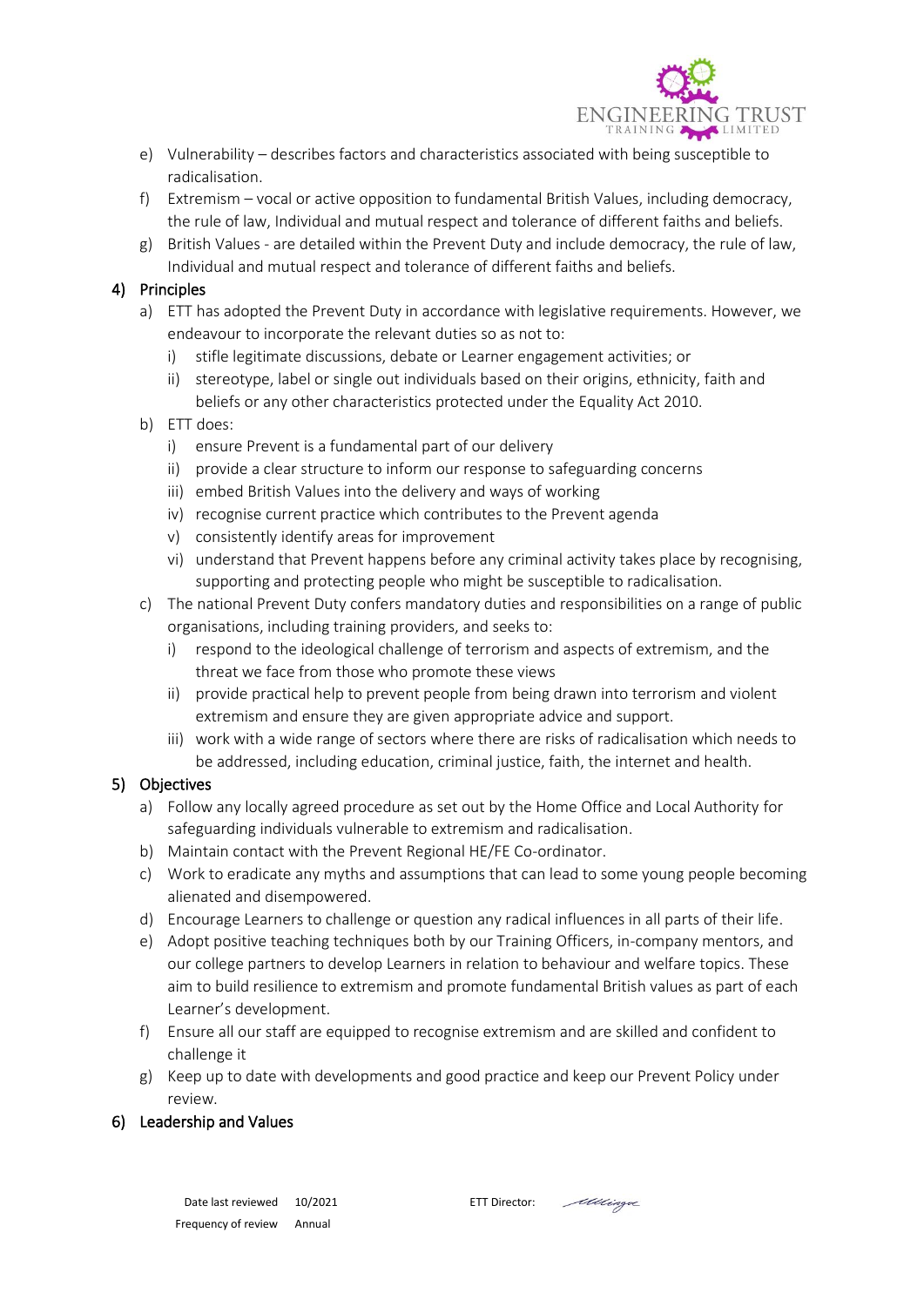

- a) ETT creates and maintains an ethos that upholds core values of shared responsibility and wellbeing for all Learners and staff whilst promoting respect, equality and diversity and understanding. This is achieved through:
	- i) promoting core values of respect, equality and diversity, democratic society, learner voice and participation.
	- ii) building staff and apprentice understanding of the issues and confidence to deal with them through staff training, discussions, and research.

## 7) Teaching and Learning

- a) ETT will provide a curriculum that promotes British Values, knowledge, skills and understanding, to build the resilience of Learners by undermining extremist ideology and supporting the learner voice. This will be achieved through:
	- i) embedding British Values, equality, diversity and inclusion, wellbeing and community cohesion throughout the curriculum, company training plan and assessor visits.
	- ii) developing social and emotional skills within the learning programme.
	- iii) teaching, learning and assessment strategies that explore controversial issues in a way that promotes critical analysis and pro-social values.
	- iv) working with colleges to ensure the curriculum includes Prevent and British values.
	- v) encouraging discussion.

## 8) Apprentice Support

- a) ETT will ensure staff take preventative and responsive steps, working with our partner organisations including employers, colleges and subcontractors. This will be achieved through:
	- i) regular and effective contact with our Learners
	- ii) building meaningful relationships with Learners that promotes openness and discussion, supporting them with problem solving and concerns
	- iii) recognising factors that may increase risk to an apprentice, i.e. vulnerability, disadvantage or hardship, and implementing early risk management strategies
	- iv) ensuring that apprentices are aware of and know how to access support
	- v) supporting 'at risk' apprentices through safeguarding and crime prevention processes.

## **9)** Promotion, Engagement & Training

- a) This Policy is published on the ETT website.
- b) Staff receive regular training in relation to this policy.
- c) Prevent (including this policy) is included within the training programme of every learner.
- d) Promoted periodically at reviews with apprentices to check knowledge and understanding of the policy and its contents.

## 10) Roles and responsibilities

- a) The Chief Executive is the Prevent Lead and Designated Safeguarding Lead, with responsibility for ensuring that our Prevent Strategy is implemented and that any concerns are shared with the relevant organisations, in order to minimise the risk of our apprentices becoming involved with terrorism.
- b) All staff have a responsibility to:
	- i) promote British Values, to create an environment of respect, equality and diversity and inclusion;
	- ii) attend Prevent training (part of Safeguarding Training) in order to have the skills to recognise those who may be vulnerable to radicalisation, involved in violent or nonviolent extremism, and to know the appropriate action to take if they have concerns;
	- iii) report any concerns around extremism or radicalisation via the safeguarding reporting channels;